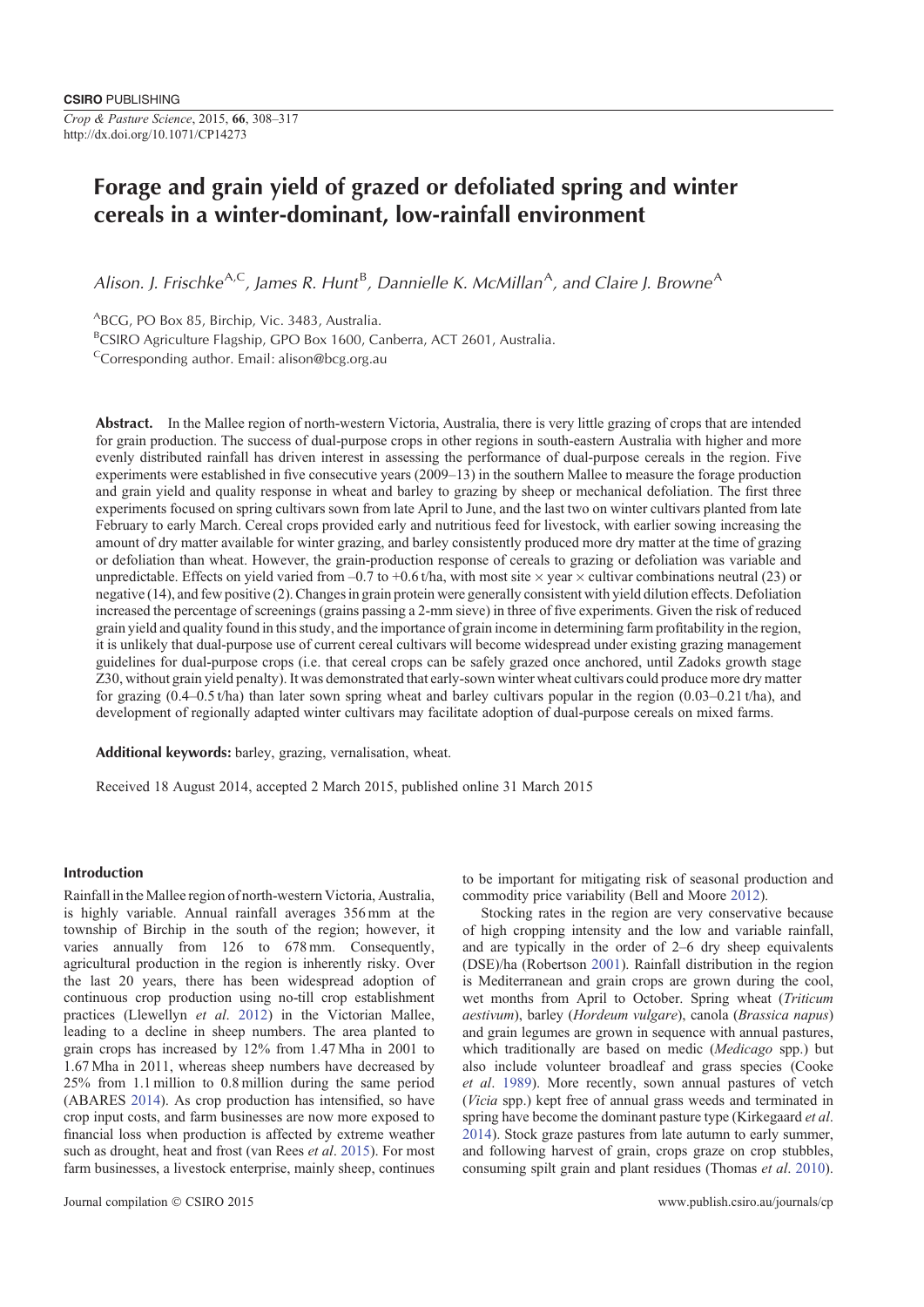A major limitation to increased livestock productivity through higher stocking rates is the seasonal scarcity of forage that occurs in late autumn to early winter, referred to as the winter feed-gap. During this time, the previous season's pastures and crop stubbles are exhausted, and legume-based pastures, which grow slowly in the cooler months, are yet to reach a stage at which they can be safely grazed. This feed-gap is largely an outcome of the Mediterranean rainfall distribution, but in the last two decades has worsened due to declining autumn rainfall in the region (Pook *et al*. 2009; Cai *et al*. 2012). If no feed is available during this time, growers must destock, find agistment or provide supplementary feed, all of which reduce profitability of the livestock enterprise.

In regions of south-eastern Australia with higher rainfall of temperate distribution, such as south-eastern New South Wales (NSW), south-western Victoria and Tasmania, juvenile grain crops are grazed by stock during winter to alleviate the scarcity of feed at this time. This can be done with little compromise to grain yield provided stock are removed before the start of stem elongation (Virgona *et al*. 2006; Harrison *et al*. 2011). In these regions, locally adapted winter cereals are used and are referred to as'dual-purpose crops'(Radcliffe *et al*. 2012). Winter cereals have a vernalisation requirement, meaning that they need to be exposed to cold temperatures  $(4^{\circ}-18^{\circ}C)$  for a certain period of time before spike development and stem elongation (Zadoks growth stage Z30; Zadoks *et al*. 1974) begins. This means they can be sown much earlier than spring wheats (as early as late February) and will not flower too early and risk exposure to frost. Winter wheats also spend much longer in the tillering phase before Z30, and they can thus be safely grazed for longer than spring cultivars if managed as a dual-purpose crop. No active breeding has been directed at winter cereals suited to the alkaline soils of the Mallee or their endemic production constraints (cereal cyst nematode, boron toxicity, salinity). All wheat and barley breeding for the region has focused on cultivars with mid–fast maturity, with development moderated by weak photoperiod sensitivity (Eagles *et al*. 2009).

In the Victorian Mallee region, there is very little grazing of crops that are intended for grain production. If crops are grazed, it is usually opportunistic, e.g. sacrificial grazing of drought- or frost-affected crops (Bell *et al*. 2009). The success of dualpurpose crops in other regions has driven interest in assessing the suitability of grazing cereals in low-rainfall areas such as the Victorian Mallee.

Moore (2009) used simulation to identify the potential value of dual-purpose wheats across southern Australia, and compared a winter genotype with a mid–fast-maturing spring genotype. He found that in the Mallee at Walpeup, in years that allowed early sowing, the winter genotype not only produced much more forage than the spring type (sufficient to sustain an extra 419 DSE grazing days (DSE-days)/ha), but also had a significant grain yield advantage over the spring genotype (1.02 t/ha when grazed, 1.22 t/ha ungrazed). The spring genotype was found to produce useful amounts of forage (146 DSE-days/ha), highlighting the potential for the practice of grazing grain crops to overcome the winter feed-gap in the Mallee. Also using simulation, Harrison *et al*. (2012) found that grain yield penalties due to grazing were less in years of lower yield potential, which adds further support for the likely success of the practice in environments of low and variable rainfall. Virgona *et al*.

(2006) measured a grain yield increase in dry conditions after grazing long-season wheat in southern NSW, attributed to the delay in maturity of early-sown grazed crops, resulting in deferred water use and ability of crops to respond to late rains. An experimental study from 2005 to 2007 on the Eyre Peninsula of South Australia, which has a low and Mediterranean rainfall similar to the Mallee, found that the effects of defoliation ranged from no grain yield reduction (particularly in seasons with low yield potential) to losses of 22–55% (0.2–1.0 t/ha) when locally adapted spring wheats were defoliated (Latta 2015). However, that study did find variation in the ability of spring wheat genotypes to maintain grain yield following defoliation.

Considering the findings of the above simulation and field studies, this paper experimentally evaluates fodder production and grain-yield recovery of commonly grown and locally adapted mid–fast-maturing spring wheat and barley cultivars, and winter cultivars from a range of sources. It does so using guidelines developed in other regions where it has been established that stock can be introduced to cereal crops intended for grazing at around the 3-leaf (Z13) stage or when plants are anchored. The risk of incurring a grain yield penalty is reduced when stock are removed before the embryonic ear begins to move up the stem at the start of stem elongation (Z30). Greater yield penalties may be incurred as crops are grazed later into the season, especially beyond Z31, and as grazing pressure increases through stocking rate or duration of the grazing period, which affects the biomass remaining at the end of grazing (Virgona *et al*. 2006; Kelman and Dove 2009). For grazing of cereals to be adopted in the Mallee, experiments would need to demonstrate that useful amounts of forage could be provided at a time when feed availability is generally low, and that the risk of reducing grain yield and quality by grazing would be low, particularly in low-yielding seasons.

# **Materials and methods**

The study comprised five experiments run from 2009 to 2013 in the southern Mallee of Victoria. All experiments evaluated the early dry matter (DM) production and quality of a range of wheat and barley cultivars, and their ability to maintain grain yield and quality following defoliation. Expts 1–3 evaluated spring cereals commonly grown in the region, and Expts 4 and 5 evaluated winter cereals selected for other regions. Soil chemical properties, plant-available water before sowing and April–October (growing-season) rainfall at each experimental site are provided in Table 1. Mean growing-season rainfall for all sites is ~240 mm. All sites exhibited toxic levels of boron (>9 mg/kg) in the subsoil, with the exception of Woomelang and Curyo where boron was not measured. Electrical conductivity (>0.7 dS/m) and chloride (>600 mg/kg) exceeded levels conducive to plant growth at Woomelang, Culgoa and Birchip.

# *General methods*

Experiments 1–5 were conducted in consecutive years 2009–13. Expts 1 and 2 were strip-plot designs with grazing as the main plot and cultivar as the split. Expts 3–5 were blocked randomised designs. All experiments had four replicates. Seeding rates in all experiments were adjusted for seed size, with an aim to establish 150 plants/m<sup>2</sup> , reflecting the district practice for sowing rate of cereal crops. All experiments were sown with a plot seeder with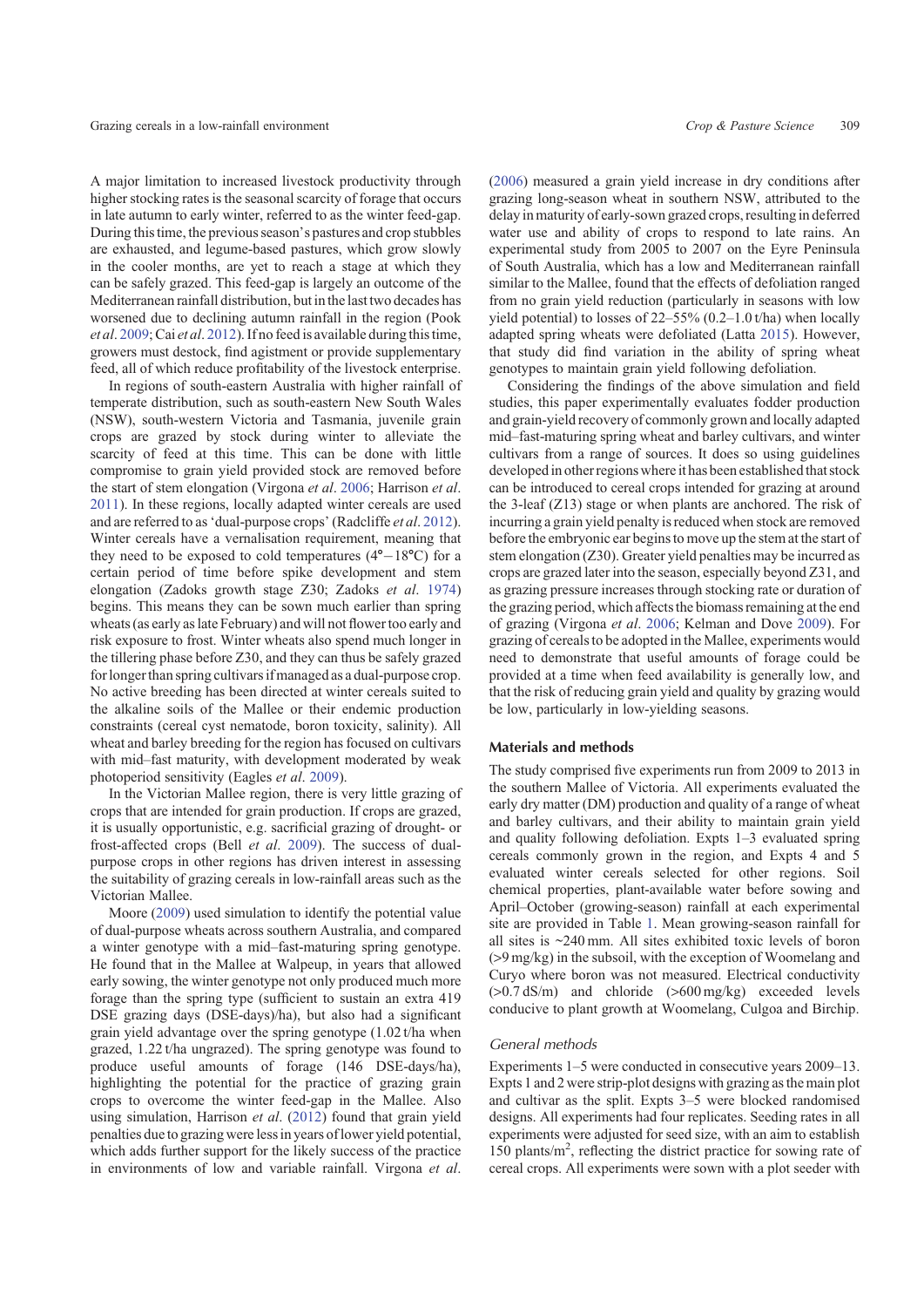|                                          | Depth $(m)$ | Expt 1<br>Woomelang<br>2009 | Expt 2<br>Culgoa<br>2010 | Expt 3<br>Corack<br>2011 | Expt 4<br>Birchip<br>2012 | Expt 5<br>Curyo<br>2013 |
|------------------------------------------|-------------|-----------------------------|--------------------------|--------------------------|---------------------------|-------------------------|
| Surface texture                          |             | Sandy loam                  | Clay loam                | Clay loam                | Clay loam                 | Sandy loam              |
| pH(H <sub>2</sub> O)                     | $0 - 0.1$   | 9.0                         | 8.3                      | 8.6                      | 8.3                       | 9.0                     |
| Colwell $P$ (mg/kg)                      | $0 - 0.1$   | 15                          | 34                       | 13                       | 32                        | 25                      |
| P buffering index                        | $0 - 0.1$   | 75                          | 69                       | 120                      | 81                        | 119                     |
| Nitrate-N $(kg/ha)$                      | $0 - 1.0$   | 158                         | 16                       | 15                       | 53                        | 83                      |
| Organic C $(\%)$                         | $0 - 0.1$   | 0.9                         | 1.0                      | 0.8                      | 1.0                       | 1.0                     |
| Boron $(mg/kg)$                          | $0 - 0.1$   | 1.3                         | 2                        | 1                        | 1                         | NA                      |
|                                          | $0.1 - 0.4$ | <b>NA</b>                   | 6                        | 47                       | $\mathfrak{2}$            | <b>NA</b>               |
|                                          | $0.4 - 0.7$ | NA                          | 13                       | 21                       | 9                         | NA                      |
|                                          | $0.7 - 1.0$ | <b>NA</b>                   | 17                       | 39                       | 19                        | NA                      |
| Chloride $(mg/kg)$                       | $0 - 0.1$   | NA                          | NA                       | 18                       | 15                        | 50                      |
|                                          | $0.1 - 0.4$ | <b>NA</b>                   | <b>NA</b>                | 10                       | 7                         | 208                     |
|                                          | $0.4 - 0.7$ | NA                          | NA                       | 31                       | 1                         | 459                     |
|                                          | $0.7 - 1.0$ | <b>NA</b>                   | <b>NA</b>                | 370                      | 11                        | 437                     |
| Electrical conductivity (dS/m)           | $0 - 0.1$   | 0.17                        | 0.19                     | NA                       | 0.08                      | NA                      |
|                                          | $0.1 - 0.4$ | 0.32                        | 0.43                     | <b>NA</b>                | 0.09                      | NA                      |
|                                          | $0.4 - 0.7$ | 0.72                        | 0.61                     | NA                       | 0.31                      | NA                      |
|                                          | $0.7 - 1.0$ | 0.90                        | 0.71                     | NA                       | 0.60                      | NA                      |
| Plant-available water before sowing (mm) | $0 - 1.0$   | 17                          | 34                       | 88                       | 54                        | 75                      |
| Apr.-Oct. rainfall (mm)                  | NA          | 209                         | 248                      | 104                      | 146                       | 218                     |

**Table 1. Soil chemical properties, starting soil water and April–October rainfall of experimental sites 2009–13** NA, Not available

knife-points and press-wheels on a row spacing of 0.3 m, and received starter fertiliser banded with the seed as detailed below. Plots were 1.8 m wide by 12 m long. Standard pre- and postemergent herbicides were used for weed control at recommended rates, and care was taken to meet all withholding periods before grazing.

Production of DM was measured at Z13–14 just before grazing. All DM production estimates were measured from samples cut to the white line (change in colour from white to green along the stem) along two adjacent 0.5-m sections of crop row at two locations within each plot, totalling  $0.6 \text{ m}^2$  in area. Biomass was calculated on an oven-dried moisture content basis  $(48 h at 70^{\circ}C)$ .

Feed quality was measured by FeedTest, Agrifood Technology (Werribee, Vic.) laboratories using NIR analysis. These measurements were replicated in Expt 1, but for all subsequent experiments, samples were bulked meaning it was not possible to test for significance between treatments. However, in all experiments, nutritional values were well in excess of those required for growing lambs or lactating ewes.

Grazing treatments were applied using sheep in 2009 and 2010, albeit at stocking rates much higher than those found in the Mallee. However, following a review by Harrison *et al*. (2011) of experiments comparing grazing and mechanical defoliation, which found no difference between the two methods on crop recovery, all treatments in 2011, 2012 and 2013 were defoliated mechanically to simulate grazing using a self-propelled mower cutting crops to 3–4 cm height. After grazing, crops were left to mature.

For all experiments, grain yield was measured using a smallplot harvester. Grain moisture and protein content were estimated using NIR (Infratec 1241 grain analyser; FOSS Analytical, Sweden) and all yields are reported at 12% (delivery standard) moisture. Grain screenings were measured using a slotted 2-mm sieve (local delivery standards allow 5% screenings in most milling wheat and malting barley segregations).

All statistical analyses were conducted using GENSTAT 13th Edition (VSN International Ltd, Hemel Hempstead, UK).

# *Experiment 1*

This experiment was established near Woomelang (35°40'50"S,  $142^{\circ}39'49''$ E), in 2009 to evaluate the grazing potential of six commonly grown and locally adapted spring wheat cultivars (Yitpi, Correll, Axe, Wyalkatchem, Young, Derrimut, and Clearfield® Stiletto), and two spring barley cultivars (Buloke and Hindmarsh). Plots 24 m in length were sown into wheat stubble on 7 May with 40 kg/ha of di-ammonium phosphate starter fertiliser (7.2 nitrogen (N), 8 phosphorus (P) kg/ha). Early grazing value (DM production) and feed quality was measured at Z14, just before grazing on 23 June 2009. A fence was erected around one-half of each of the four blocks to split them for grazing (which gave 12-m plots for all treatments), and ten 11-month-old Merino lambs were placed inside the grazing treatment area (67 DSE/ha). Lambs were removed on 26 June 2009 after they had grazed plants to  $\sim$ 1 cm in height. All treatments were harvested on 13 November 2009. Plant density, Z14 DM and feed quality parameters were all analysed as one-way analysis of variance (ANOVA) with cultivar as the only factor in randomised blocks. Yield, protein and screenings were all analysed as a strip-plot design.

# *Experiment 2*

This experiment was established near Culgoa (35°45'06"S, 143  $07'45''E$ ) in 2010 to evaluate the grazing potential of six commonly grown and locally adapted spring wheat cultivars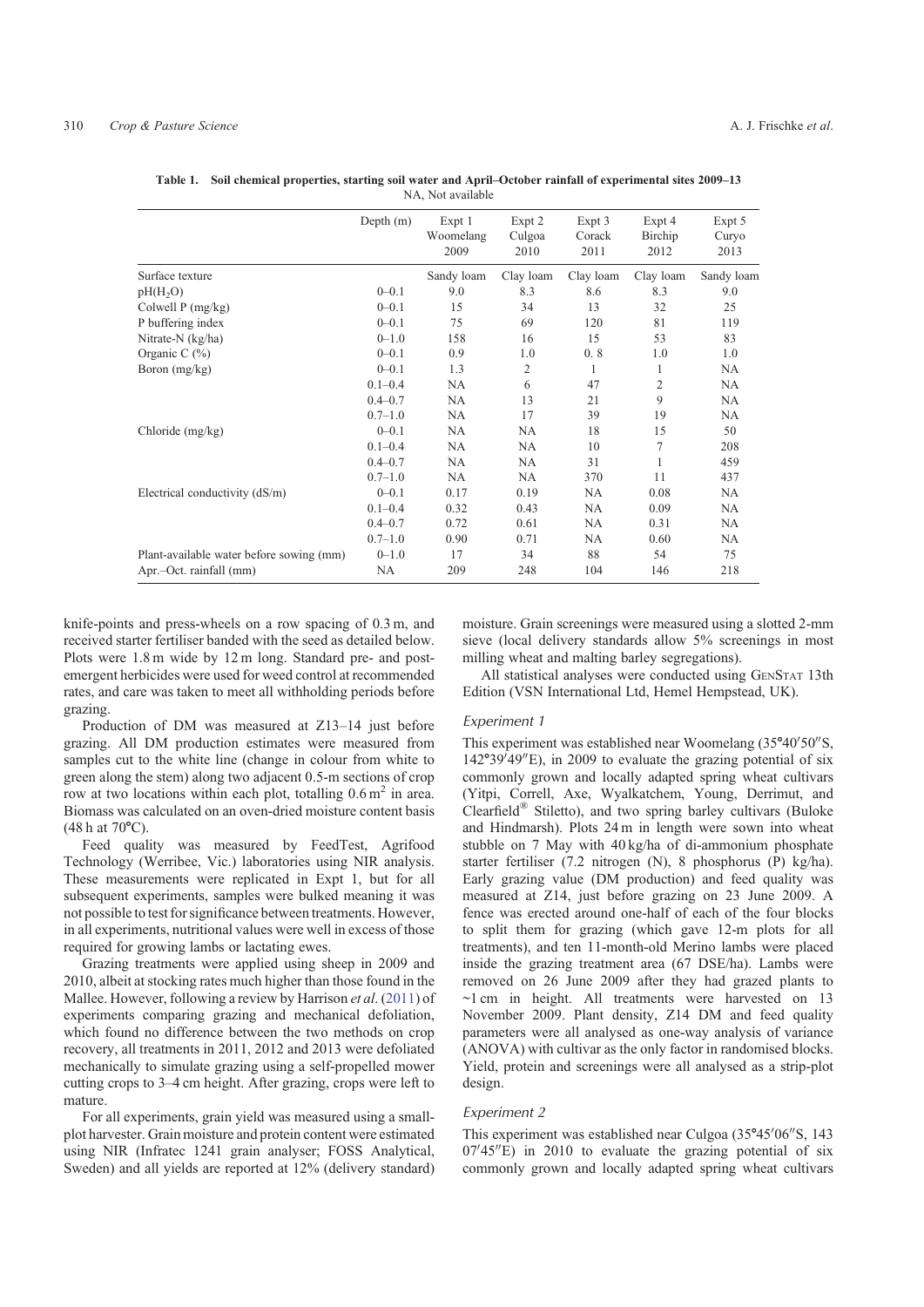(Axe, Derrimut, Correll, Gladius, Lincoln and Yitpi) and three spring barley cultivars (Hindmarsh, Buloke and Gairdner). Plots were sown into barley stubble on 23 April with 50 kg/ha of mono-ammonium phosphate (MAP) starter fertiliser (5 N, 11 P kg/ha). Despite two applications of  $\alpha$ -cypermethrin (a third application was not applied because of the withholding period risk for grazing), damage by the Australian plague locust (*Chortoicetes terminifera*) was so great that the trial was terminated and resown on 2 June with the same cultivars and 43 kg/ha of urea (19.8 N kg/ha). Production of DM was measured at Z13 just before grazing on 5 July 2010. On 6 July, grazed treatment plots were fenced and five 60-kg Merino ewes were placed inside for 3 days (equivalent to 98 DSE/ha). Ewes were removed on 9 July after they had grazed plants to ~2 cm in height. Plots were topdressed with 10 kg/ha of N as urea after grazing. Barley was harvested on 23 November and wheat on 15 December 2010. Plant density and Z13 DM were analysed as a one-way ANOVA with cultivar as the only factor in randomised blocks. Yield, protein and screenings were all analysed as a strip-plot design.

# *Experiment 3*

This experiment was established near Corack (36°11'18"S,  $143^{\circ}1'37''E$ ) in 2011 to evaluate the grazing potential of two commonly grown and locally adapted spring wheat cultivars (Axe and Scout), four spring barley cultivars (Hindmarsh, Commander, Buloke and Oxford) and the winter barley cultivar Urambie. In this experiment, species were blocked and analysed separately. Plots were sown into barley stubble on 29 April with  $50 \text{ kg/ha}$  of Granulock<sup>®</sup> Z starter fertiliser (Incited Pivot Fertilisers, Melbourne; 5.5 N, 11 P, 2 S, 2 Zn kg/ha). Despite heavy falls of summer rain in this season (186 mm in January and 79 mmin February), autumn and winter were very dry, and 18 mm of rain, which fell on 20 May and established the experiment, was the only significant fall until August. Plots were topdressed with 19 kg/ha of N as urea on 17 June, and 12 kg/ha of N as urea on 15 July. All treatments were mechanically defoliated to 3–4 cm at Z14, and additional plots were defoliated later, at Z30, in two cultivars of wheat (Axe and Scout) and barley (Hindmarsh and Commander), to evaluate time of defoliation on crop recovery and production. Production of DM was measured just before defoliation at Z14 on 11 July 2011, and Z30 on 1 August 2011. Barley was harvested on 15 November and wheat on 2 December 2011. Plant density and Z14 DM were all analysed as one way ANOVA in randomised blocks with species analysed separately. Plant density was used as a covariate in all other analyses. Yield, protein and screenings were all analysed as a two-way ANOVA in randomised blocks with cultivar and defoliation as factors. Species were analysed separately, and the two barley cultivars defoliated at Z14 and Z30 analysed separately from those defoliated at Z14 alone.

# *Experiment 4*

This experiment was established near Birchip (35°58'30"S,  $142^{\circ}50'50''$ E) in 2012 following 56 mm of rain in late February–early March to evaluate the grain yield and grazing potential of early-sown wheat. Five wheat cultivars were sown on 14 March: two winter cultivars, Rosella and EGA Wedgetail; two slow-maturing spring cultivars, Bolac and Forrest; and the

commonly grown and locally adapted spring wheat cultivar, Yitpi. Plots were sown into canola stubble with 50 kg/ha of MAP (5 N, 11 P kg/ha) and were topdressed with 41 kg/ha of N as urea on 25 July and again on 8 August 2012. Production of DM was measured and mechanical defoliation to 3–4 cm applied on 16 May when crop growth stages varied between Z23 and Z43. All treatments were harvested on 18 November 2012. Dry matter at defoliation was analysed as a one-way ANOVA in randomised blocks. Yield, protein and screenings were all analysed as a two-way ANOVA in randomised blocks with defoliation and cultivar as factors.

# *Experiment 5*

This experiment was established at Curyo (35°51'14"S, 142°47'26"E) in 2013 following 54 mm rain in mid-February to evaluate the grazing potential of five Australian winter wheat cultivars (Revenue, Rosella, EGA Wedgetail, Wylah and Whistler), and Chinese winter wheat YW443. Plots were sown into chickpea stubble on 26 February 2013 with 30 kg/ha of MAP starter fertiliser (3.3 N, 6.6 P kg/ha). Plots were topdressed with 41 kg/ha of N as urea on 9 July 2013 and a further 83 kg/ha of N as urea on 20 August 2013. Production of DM was measured at Z16 and mechanical defoliation to 3–4 cm applied on 9 July 2013. All treatments were harvested on 27 November 2013. Plant density, Z14 DM and feed quality parameters were all analysed as a one-way ANOVA. Yield, protein, screenings, and Z30 DM were all analysed as a two-way ANOVA with cultivar and defoliation as factors.

In order to assess performance of winter wheats sown this early compared with the district practice of planting spring wheats later, ten DM cuts 1.2 m by 0.5 m were taken in the farmer's paddock surrounding the trial, which contained Kord wheat sown on 18 May 2013. These samples were threshed and grain weighed to determine grain yield.

## **Results**

A wide range of seasons was experienced between 2009 and 2013 (Table 1). Woomelang in 2009 received average rainfall during the sowing period and winter, but lacked spring finishing rainfall. The 2010 season began well but delayed re-sowing from locust damage meant 6 weeks of growing-season time was lost. However, the spring rainfall was extremely favourable and enabled strong plant recovery after grazing. There was a wet summer fallow period before sowing in 2011, but the growing season was dry. In 2012, 56 mm of rain fell in late February and early March, providing the opportunity to sow winter wheat cultivars early at Birchip. Similarly, 2013 began with a 54 mm rainfall at Curyo in late February. Both 2012 and 2013 seasons received average rainfall.

### *Experiment 1*

There were no differences in plant density between cultivars  $(P=0.578)$ , and mean plant density across all cultivars was 133 plants/m<sup>2</sup>. There was a grazing  $\times$  cultivar interaction for grain yield, protein and screenings (Table 2). Hindmarsh barley produced the highest yield for both grazed and ungrazed treatments, but also had the highest yield penalty (0.33 t/ha) from grazing. Grazing also reduced yield of the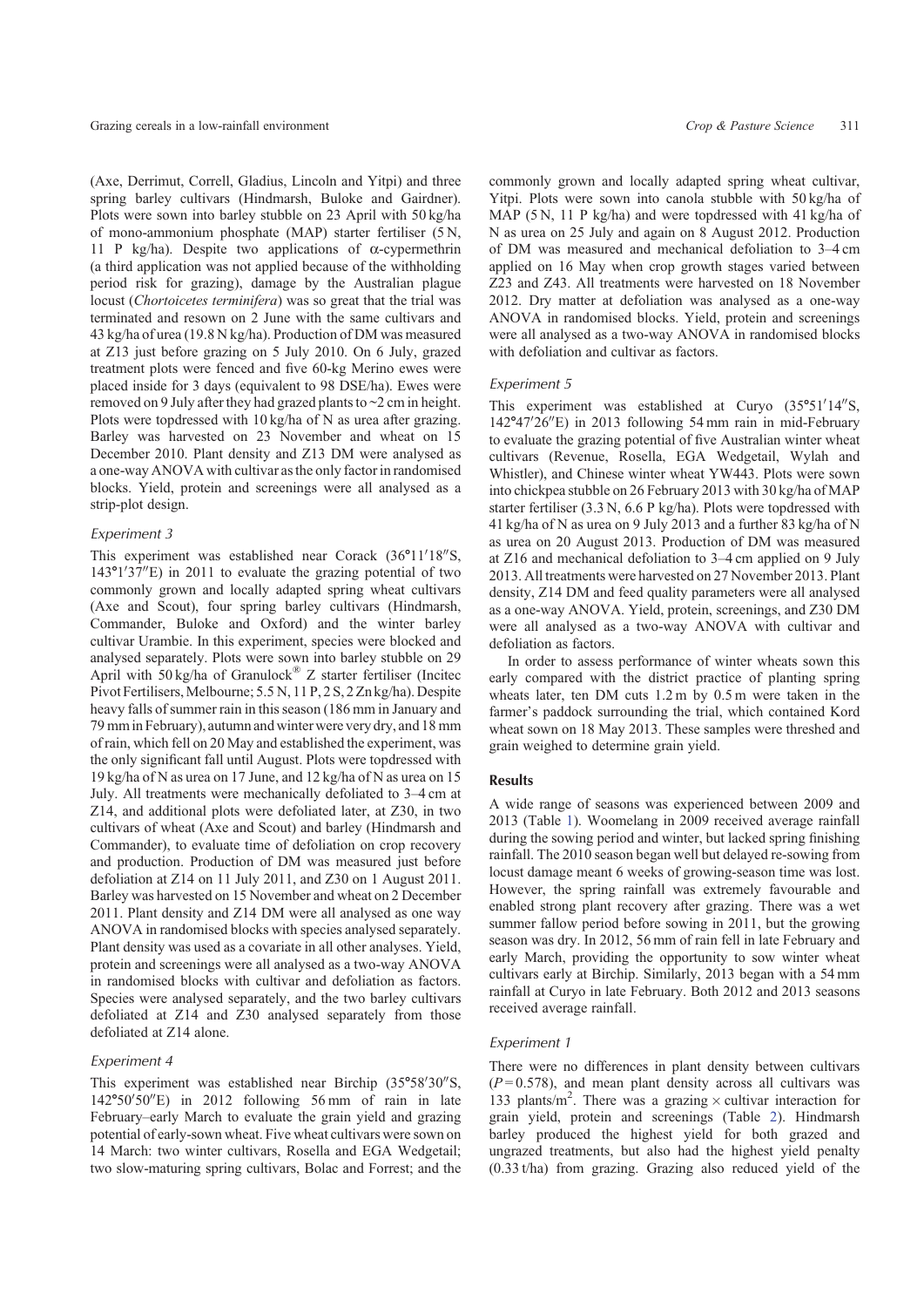|                      | $\tilde{\phantom{a}}$ |        |                 | $\tilde{}$ | $\tilde{\phantom{a}}$ |        |
|----------------------|-----------------------|--------|-----------------|------------|-----------------------|--------|
| Cultivar             | Grain yield (t/ha)    |        | Protein $(\% )$ |            | Screenings $(\% )$    |        |
|                      | Ungrazed              | Grazed | Ungrazed        | Grazed     | Ungrazed              | Grazed |
|                      |                       |        | Barley          |            |                       |        |
| Buloke               | 1.80                  | 1.81   | 14.0            | 14.4       | 2.5                   | 5.8    |
| Hindmarsh            | 2.38                  | 2.05   | 13.6            | 14.5       | 1.9                   | 2.5    |
|                      |                       |        | Wheat           |            |                       |        |
| Axe                  | 1.77                  | 1.59   | 13.2            | 12.6       | 3.5                   | 4.2    |
| Clearfield® Stiletto | 1.45                  | 1.50   | 14.9            | 14.4       | 2.5                   | 4.2    |
| Correll              | 1.86                  | 1.73   | 13.5            | 12.8       | 5.3                   | 9.4    |
| Derrimut             | 1.90                  | 1.82   | 12.5            | 12.5       | 5.5                   | 5.8    |
| Wyalkatchem          | 1.94                  | 1.80   | 13.1            | 13.0       | 1.8                   | 2.1    |
| Yitpi                | 1.63                  | 1.48   | 13.6            | 14.1       | 4.7                   | 5.2    |
| Young                | 1.95                  | 1.64   | 12.7            | 12.6       | 3.6                   | 5.6    |
| $P$ -value           | 0.047                 |        | 0.009           |            | < 0.001               |        |
| 1.s.d. $(P=0.05)$    | 0.17                  |        | 0.7             |            | 1.3                   |        |

**Table 2. Grain yield and quality for grazed and ungrazed wheat and barley cultivars in Expt 1 at Woomelang in 2009** *P*-values and l.s.d.s are for the grazing  $\times$  cultivar interaction, and bold values indicate significant effects of grazing in a cultivar

very fast-maturing wheat cultivars Axe (0.18 t/ha) and Young (0.31 t/ha), but in the other five wheat and barley cultivars there was no significant effect of grazing on grain yield.

Differences in protein due to grazing were limited to Correll, in which there was no effect on yield, and Hindmarsh, where differences were related to dilution effects with increasing yield. Protein of all other varieties was unchanged by grazing. Grazing significantly increased screenings in four cultivars, which, in three cases (Correll, Buloke and Young), exceeded the commercial delivery standard (5%). As a main effect  $(P<0.001)$ , grazing increased screenings from 3.5% to 5%.

By the time of grazing at the 4-leaf stage, the barley cultivars had produced 25% more DM than the best wheat (Table 3). Of the wheat cultivars, Yitpi, Correll and Axe produced the most DM, but overall differences were small. Nutritional values were well in excess of those required for growing lambs or lactating ewes. Crude protein differed between cultivars, but neutral detergent fibre (mean 36%, *P* = 0.192) and metabolisable energy (mean 12.2 MJ/kg,  $P = 0.109$ ) did not. Despite the low DM production, there was a useful amount of grazing available for the typically low stocking rates of the region, particularly in the barley cultivars.

# *Experiment 2*

Plant density varied between cultivars (*P* < 0.001), with stands varying from 90 to 139 plants/ $m<sup>2</sup>$  (Table 4), and this had a significant effect on DM production when plants were grazed at Z13 (Fig. 1). Because of the late sowing of the experiment, DM at grazing was exceptionally low and provided very little feed  $(<0.1$  t/ha).

Barley cultivars yielded on average 1.4 t/ha more grain than wheat. There was a near-significant grazing  $\times$  cultivar interaction  $(P=0.06)$ , but this was largely driven by the response of Axe, in which grazing reduced yield by 0.4 t/ha. There was no effect of grazing in the other cultivars.

There was a near-significant  $(P=0.068)$  increase in grain protein due to grazing of 0.6%, and an effect of cultivar, with Correll and Lincoln having lower protein than most other

| Table 3. Nutritional value of different cultivars from dry matter cuts |
|------------------------------------------------------------------------|
| taken at growth stage Z14 before grazing on 23 June, for wheat and     |
| barley cultivars in Expt 1 at Woomelang in 2009                        |

| Cultivar             | $Z14(23$ June)<br>$\text{dry matter (t/ha)}$ | Crude protein<br>$(\%)$ |  |
|----------------------|----------------------------------------------|-------------------------|--|
|                      | Barley                                       |                         |  |
| <b>Buloke</b>        | 0.19                                         | 31.7                    |  |
| Hindmarsh            | 0.19                                         | 33.3                    |  |
|                      | Wheat                                        |                         |  |
| Axe                  | 0.14                                         | 29.8                    |  |
| Clearfield® Stiletto | 0.10                                         | 32.4                    |  |
| Correll              | 0.14                                         | 30.3                    |  |
| Derrimut             | 0.10                                         | 31.1                    |  |
| Wyalkatchem          | 0.13                                         | 29.9                    |  |
| Yitpi                | 0.14                                         | 31.8                    |  |
| Young                | 0.09                                         | 30.6                    |  |
| P-value              | < 0.001                                      | 0.010                   |  |
| 1.s.d. $(P=0.05)$    | 0.04                                         | 1.9                     |  |
|                      |                                              |                         |  |

cultivars (Table 4). The generally low protein levels indicate that yields in the trial were probably N-limited, which is not surprising given the exceptionally favourable spring conditions in 2010 (111 mm rain in November).

There was a grazing  $\times$  cultivar interaction on screenings, with most but not all cultivars recording an increase in screenings due to grazing. The main effect of grazing  $(P=0.006)$  was to increase screenings by 0.6%, and for Yitpi the increase was significant (2.1%, Table 4).

# *Experiment 3*

Emergence of Urambie and Hindmarsh was poor (42 and 60 plants/m<sup>2</sup>, respectively), and this affected DM production at Z14. Plant density explained 99% of variation in DM at Z14 in the five barley cultivars (Fig. 2). When analysed with plant density as a covariate, there were no differences in DM at Z14 between cultivars. There was also no difference in DM at Z30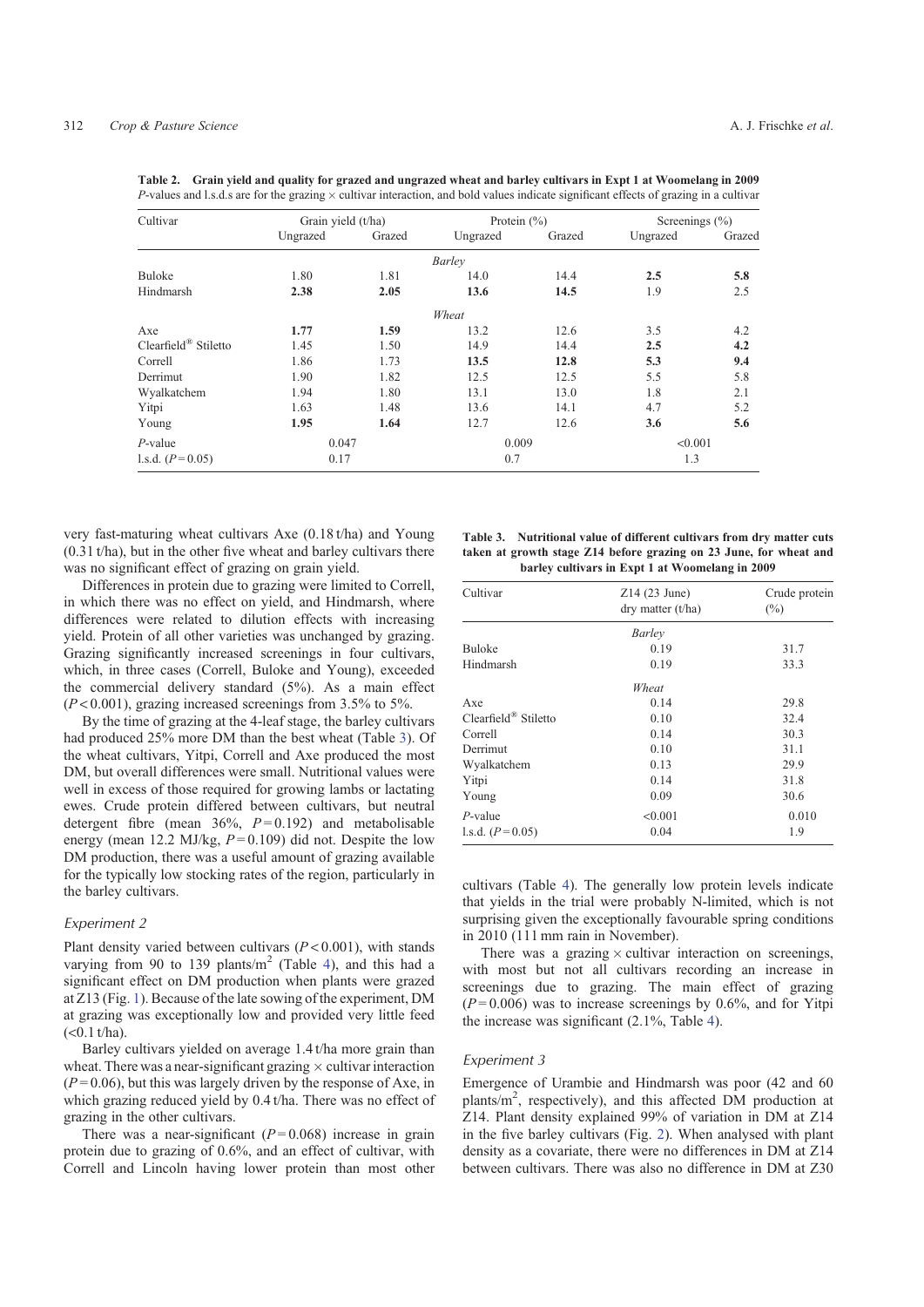#### **Table 4. Plant density, dry matter at Z13, grain yield and quality for wheat and barley cultivars in Expt 2 at Culgoa in 2010**

Grain yield and grain protein are means of ungrazed and grazed values, and *P*-values and l.s.d.s are for the main effect of cultivar. For screenings,  $P$ -value and l.s.d. are for the grazing  $\times$  cultivar interaction, and bold values indicate significant effects of grazing

| Cultivar          | Plant density         | Dry matter               | Grain          | Grain protein | Screenings $(\% )$ |     |
|-------------------|-----------------------|--------------------------|----------------|---------------|--------------------|-----|
|                   | $(\text{plants/m}^2)$ | at $Z13$ (5 July) (t/ha) | vield $(t/ha)$ | (%)           | Ungrazed Grazed    |     |
|                   |                       | Barley                   |                |               |                    |     |
| Buloke            | 132                   | 0.07                     | 4.6            | 9.9           | 3.0                | 2.5 |
| Gairdner          | 90                    | 0.04                     | 4.6            | 10.1          | 2.4                | 3.0 |
| Hindmarsh         | 95                    | 0.03                     | 4.7            | 10.0          | 2.3                | 1.9 |
|                   |                       | Wheat                    |                |               |                    |     |
| Axe               | 112                   | 0.06                     | 3.4            | 10.1          | 2.5                | 3.1 |
| Correll           | 112                   | 0.05                     | 3.4            | 9.5           | 4.5                | 5.3 |
| Derrimut          | 116                   | 0.03                     | 3.2            | 9.9           | 4.4                | 5.4 |
| Gladius           | 120                   | 0.04                     | 3.1            | 10.1          | 3.5                | 4.5 |
| Lincoln           | 99                    | 0.04                     | 2.8            | 9.6           | 5.9                | 6.6 |
| Yitpi             | 139                   | 0.08                     | 3.3            | 9.9           | 5.5                | 7.6 |
| $P$ -value        | < 0.001               | < 0.001                  | < 0.001        | 0.003         | 0.021              |     |
| 1.s.d. $(P=0.05)$ | 19                    | 0.01                     | 0.3            | 0.3           | 1.3                |     |





**Fig. 1.** Relationship between plant density and dry matter at grazing  $(y=0.0008x - 0.043, P=0.018$ , variance accounted for 51%) for Expt 2 at Culgoa in 2010.

between the two cultivars (Commander and Hindmarsh) selected for defoliation at Z30 (mean  $0.43$  t/ha,  $P = 0.915$ ).

In barley, there was no main effect of defoliation at Z14  $(P=0.143)$  and no cultivar  $\times$  defoliation interaction at Z14  $(P=0.845)$  on grain yield. The main effect of cultivar was significant (*P* < 0.001) and yields varied between 2.6 t/ha (Urambie) and 4.2 t/ha (Commander and Oxford). However, even when used as a covariate in analysis, plant density could explain 94% of variation in grain yield (Fig. 3).

In the two barley cultivars defoliated at Z30, there was no main effect of cultivar ( $P = 0.28$ ) and no defoliation  $\times$  cultivar

**Fig. 2.** Relationship between plant density and dry matter at Z14 in barley  $(y=0.0021x - 0.0092, P < 0.001$ , variance accounted for 99%) in Expt 3 at Corack in 2011.

interaction  $(P=0.959)$  on grain yield. There was a nearsignificant  $(P=0.059)$  main effect of defoliation at Z30, which was to reduce yield by 0.4 t/ha relative to the undefoliated and Z14 treatments. There was no main effect of defoliation and no defoliation  $\times$  cultivar interaction on screenings or protein. In cultivars defoliated at Z14, screenings only varied by cultivar  $(1.1-3.2\%, P<0.001)$  and were all below delivery standard. There was a significant defoliation  $\times$  cultivar interaction  $(P=0.041)$  on grain protein but effects were small (Table 5). Grain protein values indicate that yields were limited by N availability.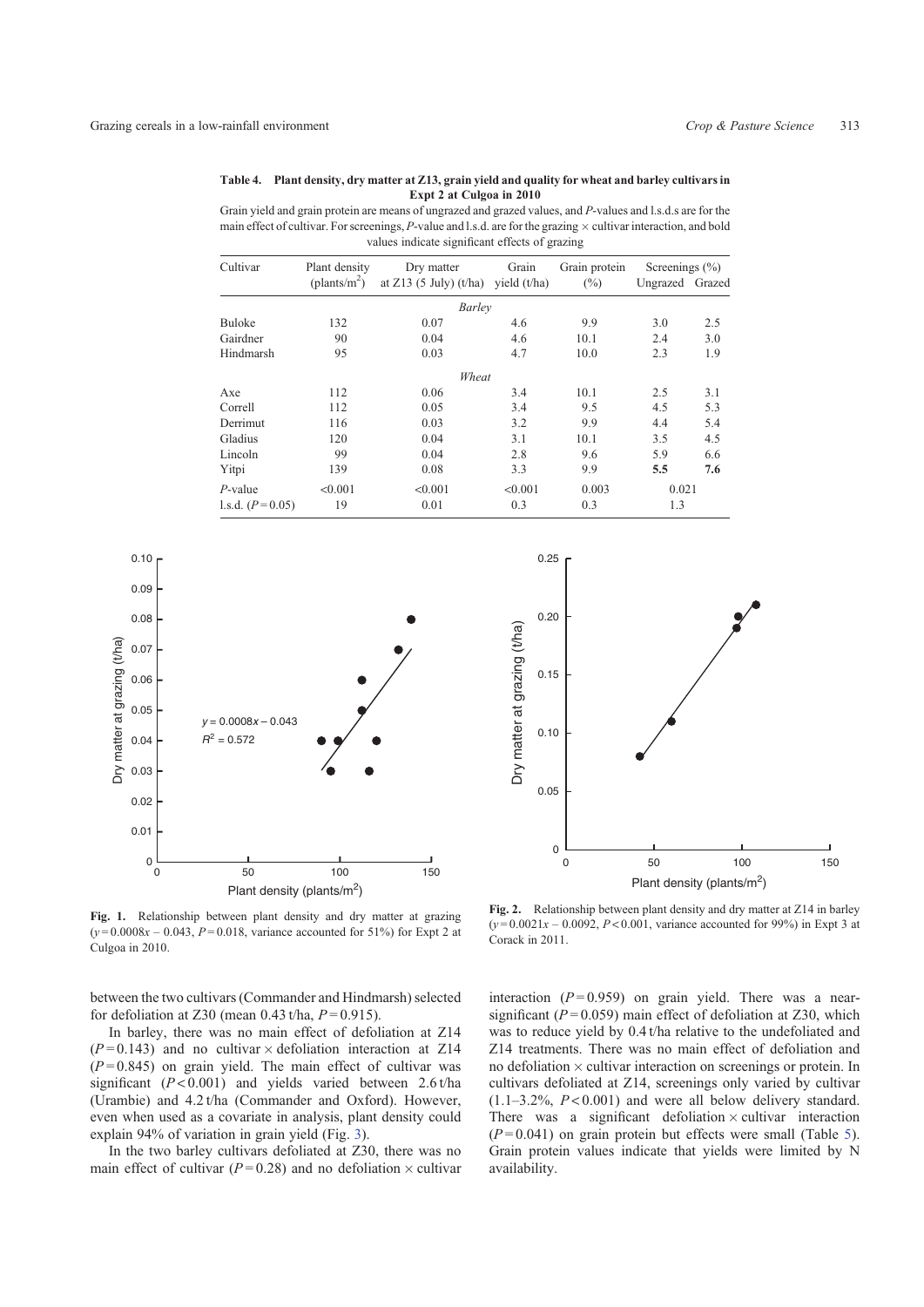

**Fig. 3.** Relationship between plant density and grain yield in barley  $(y=0.024x+1.610, P=0.004$ , variance accounted for 94%) in Expt 3 at Corack in 2011.

**Table 5. Grain protein (%) of barley cultivars either undefoliated or defoliated at Z14 for Expt 3 at Corack in 2011**

|  |  | P-value and l.s.d. are for the defoliation $\times$ cultivar interaction |
|--|--|--------------------------------------------------------------------------|
|  |  |                                                                          |

| Cultivar          | Undefoliated | Defoliated at Z14 |
|-------------------|--------------|-------------------|
| Buloke            | 10.8         | 9.9               |
| Commander         | 9.7          | 9.3               |
| Hindmarsh         | 9.9          | 10.7              |
| Oxford            | 9            | 8.3               |
| Urambie           | 10.3         | 9.9               |
| $P$ -value        |              | 0.041             |
| l.s.d. $(P=0.05)$ |              | 1.2               |

In barley cultivars defoliated at Z14 or Z30, there was no main effect of defoliation and no defoliation  $\times$  cultivar interaction on either screenings or grain protein.

In wheat, Scout established at higher plant density than Axe  $(136 \text{ v. } 116 \text{ plants/m}^2, P=0.003)$  and plant density was used as a covariate in all analyses. There was no difference in DM at Z14  $(0.15 t/ha)$  or Z30  $(0.36 t/ha)$  between cultivars.

There was no interaction between cultivar and defoliation, but grain yield was reduced from 2.6 t/ha (undefoliated) to 2.3 and 1.9 t/ha when defoliated at Z14 and Z30, respectively (Table 6). There was no significant effect of defoliation on grain protein, and contrary to the findings with wheat, defoliation increased screenings but not beyond delivery specifications (Table 6).

# *Experiment 4*

Because of the very early sowing date, the spring wheat cultivars in this experiment were booting when the defoliation treatments were applied on 16 May, and defoliation killed main stems, which delayed anthesis by ~30 days. In addition, undefoliated spring wheats started flowering in late July, so both treatments were heavily frost-damaged, which was expressed in both reduced

**Table 6. Grain yield and screenings for the two wheat cultivars undefoliated or defoliated at Z14 or Z30 in Expt 3 at Corack in 2011** Grain yield is the mean of undefoliated and defoliated treatments, and *P*-value and l.s.d. are for the main effect of defoliation. *P*-values and l.s.d.s for screenings data are for the cultivar  $\times$  defoliation interaction

| Defoliation       | Grain yield |     | Screenings $(\% )$ |
|-------------------|-------------|-----|--------------------|
|                   | (t/ha)      | Axe | Scout              |
| Undefoliated      | 2.6         | 2.6 | 3.7                |
| Defoliated at Z14 | 2.3         | 2.6 | 4.7                |
| Defoliated at Z30 | 1.9         | 3.3 | 4.6                |
| $P$ -value        | < 0.001     |     | 0.009              |
| 1.s.d. $(P=0.05)$ | 0.2         |     | 0.5                |

grain yield and high screenings from frost-damaged grain. The winter wheats flowered in mid–late September, which is considered optimal in this environment. At the time defoliation treatments were applied, Yitpi had accumulated more DM than the other cultivars (Table 7), reflecting its vigorous growth habit and high tolerance of the boron present at this site. There was a significant defoliation  $\times$  cultivar interaction on grain yield, with defoliation increasing the yield of EGA Wedgetail by 0.6 t/ha and Forrest by 0.2 t/ha, with no effect observed in other cultivars (Table 7). From this early sowing date, the winter wheats yielded significantly more than the spring wheats. Yitpi in this trial yielded 1.9 t/ha, whereas in an adjacent trial sown at the customary time in early June, it yielded 2.5 t/ha (which was higher than the early-sown winter wheats at 2.1 t/ha), but when sown late June, only 1.6 t/ha. There was also a significant defoliation  $\times$  cultivar interaction on screenings, with Bolac and Forrest having higher screenings than the winter wheats because of frost damage (Table 7). All treatments, except defoliated EGA Wedgetail, violated the screenings delivery standard limit of 5%.

There was a significant main effect of cultivar and defoliation on protein  $(P = 0.043)$ , but this was due to the dilution effect and was inversely related to grain yield (data not shown).

#### *Experiment 5*

All cultivars established well when sown on 26 February, but no further rain fell until the end of May, and autumn was one of the warmest on record in the region. Consequently, plants were highly drought-stressed until the end of May, and defoliation was deferred until 9 July to allow plants to recover. Despite all cultivars having winter habit, there was considerable variation in development between cultivars when assessed on 12 September 2013 (Table 8). Revenue and the Chinese winter wheat YW443 were the last two cultivars to reach anthesis, and flowered at a time considered too late for reliable grain production in the Mallee. Cultivars that had not been defoliated were slightly more advanced than those that had, with the exception of Wylah, where defoliation seemed to accelerate development. Whistler, Wylah, EGA Wedgetail and Rosella all flowered in mid-September, which is optimal for yield potential in the southern Mallee.

At the time of defoliation (8 July), Wylah, Rosella and Revenue recorded the highest DM available to be defoliated (Table 9).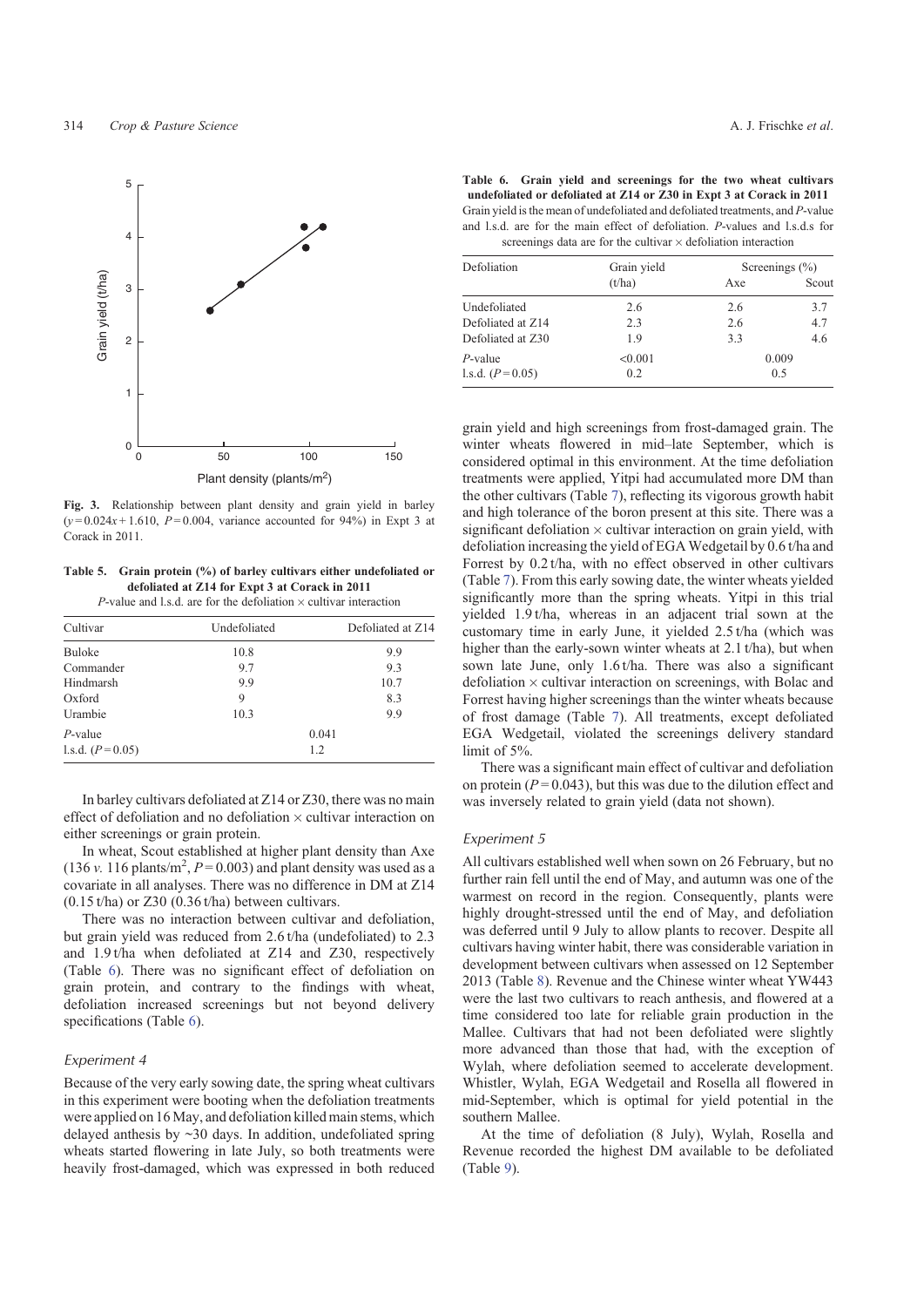**Table 7. Dry matter at defoliation on 16 May 2012, grain yield and screenings for different wheat cultivars in Expt 4 at Birchip in 2012**

 $P$ -values and l.s.d.s are for the cultivar  $\times$  defoliation interaction, and bold values indicate significant effects of defoliation

| Cultivar          | Dry matter,        | Grain yield (t/ha) |            | Screenings $(\% )$ |            |  |
|-------------------|--------------------|--------------------|------------|--------------------|------------|--|
|                   | 16 May 2012 (t/ha) | Undefoliated       | Defoliated | Undefoliated       | Defoliated |  |
| Bolac             | 0.5                | 1.7                | 1.7        | 11.6               | 11.5       |  |
| Forrest           | 0.6                | 1.6                | 1.8        | 14.0               | 10.1       |  |
| Rosella           | 0.4                | 2.1                | 2.1        | 7.0                | 8.3        |  |
| Wedgetail         | 0.4                | 1.6                | 2.2        | 5.1                | 4.6        |  |
| Yitpi             | 0.8                | 1.9                | 1.9        | 8.7                | 7.5        |  |
| $P$ -value        | 0.002              | 0.003              |            | 0.012              |            |  |
| 1.s.d. $(P=0.05)$ | 0.2                | 0.2                |            | 2.0                |            |  |

**Table 8. Zadoks growth scale and development of different winter wheat cultivars on 12 September for Expt 5 at Curyo in 2013**

Mid-September is the optimal anthesis period for wheat in the southern Mallee

| Cultivar  |        | Undefoliated      |        | Defoliated               |
|-----------|--------|-------------------|--------|--------------------------|
|           | Zadoks | Growth stage      | Zadoks | Growth stage             |
|           | stage  |                   | stage  |                          |
| Revenue   | 39     | Flag leaf emerged | 33     | Three nodes on main stem |
| Rosella   | 60     | Early anthesis    | 51     | Early heading            |
| Wedgetail | 66     | Mid anthesis      | 61     | Early anthesis           |
| Whistler  | 63     | Early anthesis    | 51     | Early heading            |
| Wylah     | 61     | Early anthesis    | 64     | Mid anthesis             |
| YW443     | 46     | Booting           | 39     | Flag leaf emerged        |

There was no significant cultivar  $\times$  defoliation interaction  $(P=0.272)$ , whereas defoliation, on average, reduced grain yields by 0.3 t/ha (*P* < 0.001) compared with undefoliated treatments. Grain yields of winter wheats (except Revenue at 3.4 t/ha and Rosella at 3.3 t/ha; Table 9) were less than of spring wheat cv. Kord sown on 18 May in the farmer's paddock surrounding the trial (mean 3.6 t/ha, range 3.0–4.4 t/ha).

All cultivars achieved the protein and screenings specifications required to meet their maximum quality segregation. Protein increased when cultivars were defoliated (average 0.3%), but this was in proportion to the lower grain yield (Table 9).

## **Discussion**

This study found very levels of DM production for grazing in spring  $(0.03-0.21 \text{ t/ha})$  and winter  $(0.4-0.5 \text{ t/ha})$  cultivars similar to those simulated by Moore (2009) for the region. Such levels are certainly useful for sustaining animals during the winter feed-gap; however, feed on-offer is strongly affected by sowing date and plant density (Bell *et al*. 2015).These experiments also reinforce the point made by Harrison *et al*. (2011) that the grain yield response to grazing or defoliation in spring and winter cereals is highly variable. This variability was observed despite the fact that grazing and defoliation treatments were applied during the supposedly 'safe' grazing window (before Z30) developed for spring cereals (Dove and Kirkegaard 2014). This corroborates the findings of Latta (2015), who investigated defoliation of spring cereals in a similarly low-rainfall Mediterranean climate.

| Table 9. Dry matter production on 8 July, undefoliated grain yield |  |
|--------------------------------------------------------------------|--|
| and protein of winter wheat cultivars in Expt 5 at Curvo in 2013   |  |
| <i>P</i> -values and l.s.d.s are for the main effect of cultivar   |  |

| Cultivar          | Dry matter 8 July<br>(t/ha) | Grain yield<br>(t/ha) | Protein<br>$(\%)$ |
|-------------------|-----------------------------|-----------------------|-------------------|
| Revenue           | 0.5                         | 3.4                   | 11.5              |
| Rosella           | 0.4                         | 3.3                   | 12.2              |
| Wedgetail         | 0.3                         | 2.8                   | 12.4              |
| Whistler          | 0.3                         | 3.0                   | 11.8              |
| Wylah             | 0.4                         | 2.8                   | 13.1              |
| YW443             | 0.4                         | 1.7                   | 15.4              |
| $P$ -value        | < 0.001                     | < 0.001               | < 0.001           |
| 1.s.d. $(P=0.05)$ | 0.1                         | 0.3                   | 0.9               |

The majority of yield responses in this set of experiments were either neutral (six cultivars in Expt 1, Expt 2, barley in Expt 3 and three cultivars in Expt 4) or negative (three cultivars in Expt 1, wheat in Expt 3 and all cultivars in Expt 5), which seemed to result from interactions between genotype and numerous site-specific environmental and management factors, making it difficult to predict frequency and magnitude of yield responses. In this set of experiments the only recorded yield increase due to defoliation was in Expt 4, where defoliation increased yield of EGA Wedgetail and Forrest by 0.6 and 0.2 t/ha, respectively. Neutral responses to defoliation occurred in the two experiments (Expts 2 and 3) where yield was probably limited by N availability. Interestingly, this suggests that yield penalties from defoliation may not occur as frequently in farmer's paddocks, which are frequently limited by N (Hochman *et al*. 2009; Hochman *et al*. 2012), as they do in small plot experiments where N is generally added so that it is non-limiting.

Although the variable genotype  $\times$  management response to defoliation is intriguing from an agronomic and physiological perspective, the lack of predictability is a significant barrier to adoption of dual-purpose cereals on Mallee farms, where grain yield is a primary determinant of profitability. The relatively small amounts of grazing possible from the currently grown spring cultivars will rarely be able to offset even small reductions in yield, which this set of experiments indicates are a likely outcome from defoliation before Z30. Three out of five experiments recorded an increase in levels of screenings, which is a significant further deterrent because it reduces grain price and in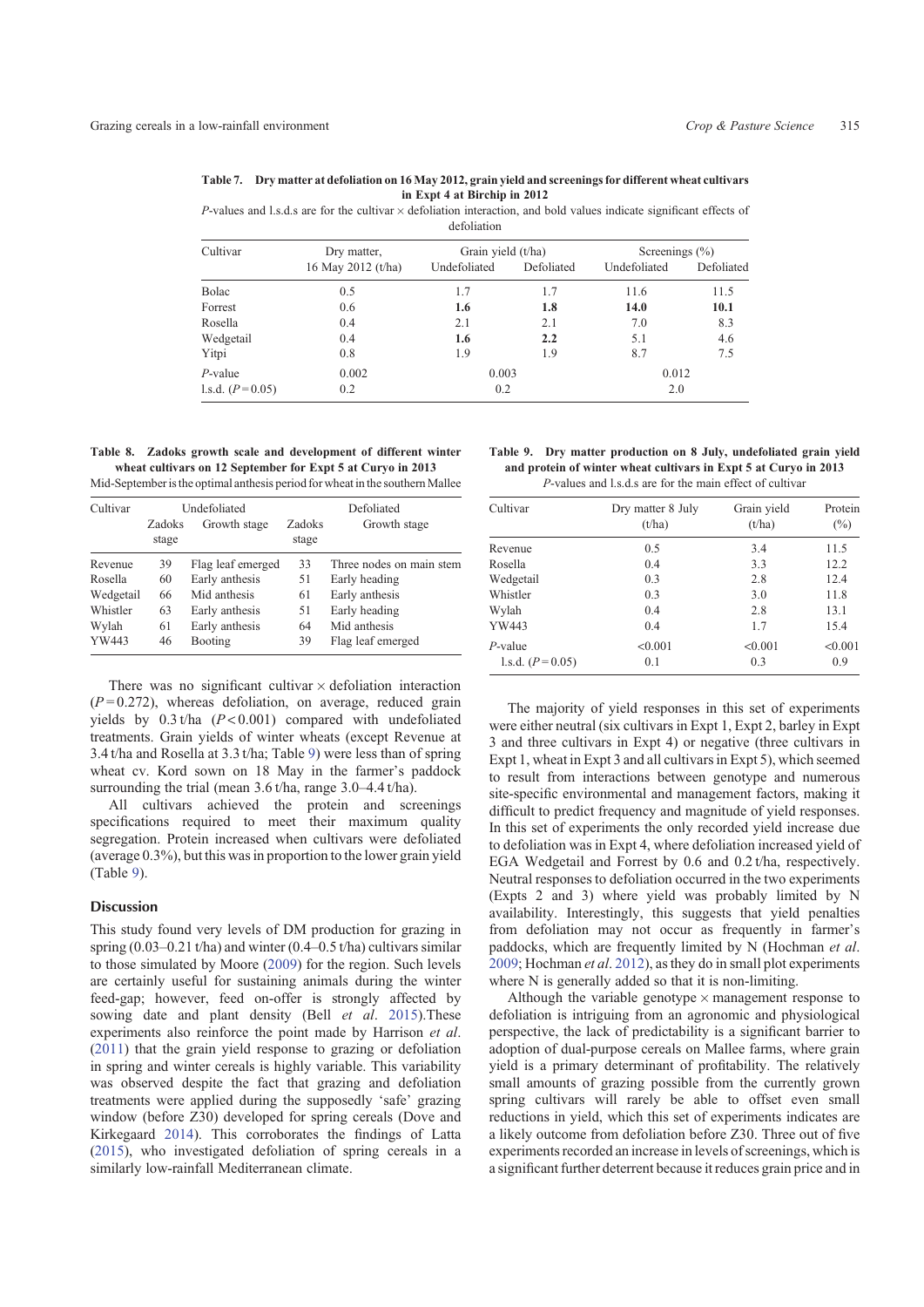some cases makes it locally unsaleable. If future research were to elucidate the physiological mechanisms underpinning yield and grain-size responses to defoliation such that by careful selection of genotype and management they could largely be avoided, greater adoption would be likely.

In all experiments comparing barley and wheat, barley consistently produced more biomass at the time of grazing or defoliation than wheat, consistent with observations made by Dove *et al*. (2012), among others. In Expt 3, grazing at Z14 and Z30 reduced yield of wheat, but only Z30 grazing reduced yield of barley. This suggests that barley may have greater promise than wheat for dual-purpose use in this region, but is still prone to variable responses in yield and quality. Barley also has a lower grain price, which makes a balance between value of grazing and the income lost from grain yield penalty more likely.

Experiments 4 and 5 demonstrated that winter wheats sown earlier in the year tend to produce much more forage than the spring wheats commonly grown in the Mallee, which are suited to growing only from late April onward. Winter wheats can be sown much earlier than spring wheats but still flower at a time optimal for yield, and because of their vernalisation requirement, winter wheats are slower to reach Z30 and hence remain in the 'safe' grazing window forlonger. Both of these experiments validate the simulation studies of Moore (2009), who found that winter wheats were, on average, able to produce significantly more forage than spring wheats. They also support the simulated study of Bell *et al*. (2015) for the high-rainfall zone of Australia, and the assertions of Radcliffe *et al*. (2012) that dual-purpose cereals must have a winter habit. Moore (2009) and Bell *et al*. (2015) also found that winter wheats sown early were able to yield more than spring wheats sown later. This is intriguing given the overwhelming emphasis that has been placed on breeding fast-maturing spring wheats for the region. Although our experiments did not include direct comparisons of winter wheats sown early with spring wheats sown later, results that can be inferred from using neighbouring trials (Expt 4) and surrounding farmer paddocks (Expt 5) as a point of comparison indicate that the best performing winter wheats used in these trials are able to yield as well as, or perhaps slightly less than, faster spring wheats sown later. The winter lines are also at a comparative disadvantage to spring lines, in that most of them were released more than a decade ago; the winter cultivar Rosella, which performed well in both Expts 4 and 5, was released in 1985. Given the genetic yield gain for a similar environment quantified by Sadras and Lawson (2011), this puts it at a 0.7 t/ha yield disadvantage to the most recently released spring wheats. The winter wheats used in this study also lack tolerance of many of the soil constraints endemic to alkaline soils (e.g. cereal cyst nematode, boron, salinity and aluminium), which as demonstrated by McDonald *et al*. (2012) are very important in determining local adaptation and yield performance of cultivars in southern Australia. Boron levels at Culgoa were high, and it is known that most of the winter wheats released by the now-defunct Wagga Wagga Agricultural Research Institute breeding program (Rosella, Wylah, Whistler, EGA Wedgetail) are intolerant of boron (Peter Martin, breeder; pers. comm.). In Expt 5, the yield of Revenue (3.4 t/ha) was particularly impressive considering how late it flowered, but maintenance of yield at late flowering dates was a key selection criterion in the breeding program that produced this cultivar (Sue Klevin, breeder; pers. comm.).

Significant production gains for both livestock and cropping enterprises could likely be achieved if breeding effort were to focus on adapting winter wheat and barley cultivars to the Mallee environment. Recent advances in identification of molecular markers for major vernalisation alleles (Eagles *et al*. 2009, 2010) opens the possibility to generate winter wheats by crossing many of the highly adapted spring wheats used in this study (e.g. Derrimut/Wyalkatchem) and selecting winter progeny through either phenotyping or molecular marker techniques. It would also finally realise a long overdue prediction made by Simmonds (1989):

'In 1983, the [Wagga Wagga Agricultural Research] Institute released two winter cultivars, Osprey and Quarrion. These are the first wheats to offer Australian growers the advantage of grazing their livestock on the crop during its winter vegetative stage, without significant effect on subsequent grain yield. The majority of Australia's future wheats are expected to be bred for this characteristic.'

# **Acknowledgments**

We are grateful for the funding support from the Mallee Catchment Management Authority (2009), GRDC and Caring for Our Country project BWD00018 'Grain & Graze 2' (2010, 2011, 2012 and 2013), and BCG membership and GRDC projects CPS00111 'Identifying farm scale opportunities to improve WUE: A nationally coordinated systems approach' (2012) and CSP00178 'Increasing yield and reducing risk through early sowing in the southern grains region' (2013). The provision of land for trials atWoomelang by Chris and Janice Kelly, Culgoa by Peter and Marg Shirley, Corack by the Reilly family, Birchip by the Barber family, and Curyo by Peter and Brenda Doran is gratefully acknowledged. We also thank BCG technical staff for assistance with experimental management and measurements.

#### **References**

- ABARES (2014) Farm survey data. Australian Bureau of Agricultural and Resource Economics and Sciences. Available at: www.daff.gov.au/ abares/pages/surveys.aspx (accessed 15 August 2014).
- Bell LW, Moore AD (2012) Integrated crop–livestock systems in Australian agriculture: Trends, drivers and implications. *Agricultural Systems* **111**, 1–12. doi:10.1016/j.agsy.2012.04.003
- Bell LW, Hargreaves JNG, Lawes RA, Robertson MJ (2009) Sacrificial grazing of wheat crops: identifying tactics and opportunities in Western Australia's grainbelt using simulation approaches. *Animal Production Science* **49**, 797–806. doi:10.1071/AN09014
- Bell LW, Lilley JM, Hunt JR, Kirkegaard JA (2015) Optimising grain yield and grazing potential of crops across Australia's high-rainfall zone: a simulation analysis. 1. Wheat. *Crop & Pasture Science* **66**, 332–348.
- Cai W, Cowan T, Thatcher M (2012) Rainfall reductions over Southern Hemisphere semi-arid regions: the role of subtropical dry zone expansion. *Scientific Reports* **2**. doi:10.1038/srep00702
- Cooke JW, MacLennan HS, Erlandsen SA (1989) Arable farming systems. In 'Mediterranean landscapes in Australia: Mallee ecosystems and their management'. (Eds JC Noble, RA Bradstock) pp. 318–328. (CSIRO: Melbourne)
- Dove H, Kirkegaard JA (2014) Using dual-purpose crops in sheep-grazing systems. *Journal of the Science of Food and Agriculture* **94**, 1276–1283. doi:10.1002/jsfa.6527
- Dove H, Kelman WM, Kirkegaard JA, Sprague SJ (2012) Impact of magnesium-sodium supplementation on liveweight gains of young sheep grazing dual-purpose cereal or canola crops. *Animal Production Science* **52**, 1027–1035. doi:10.1071/AN12044